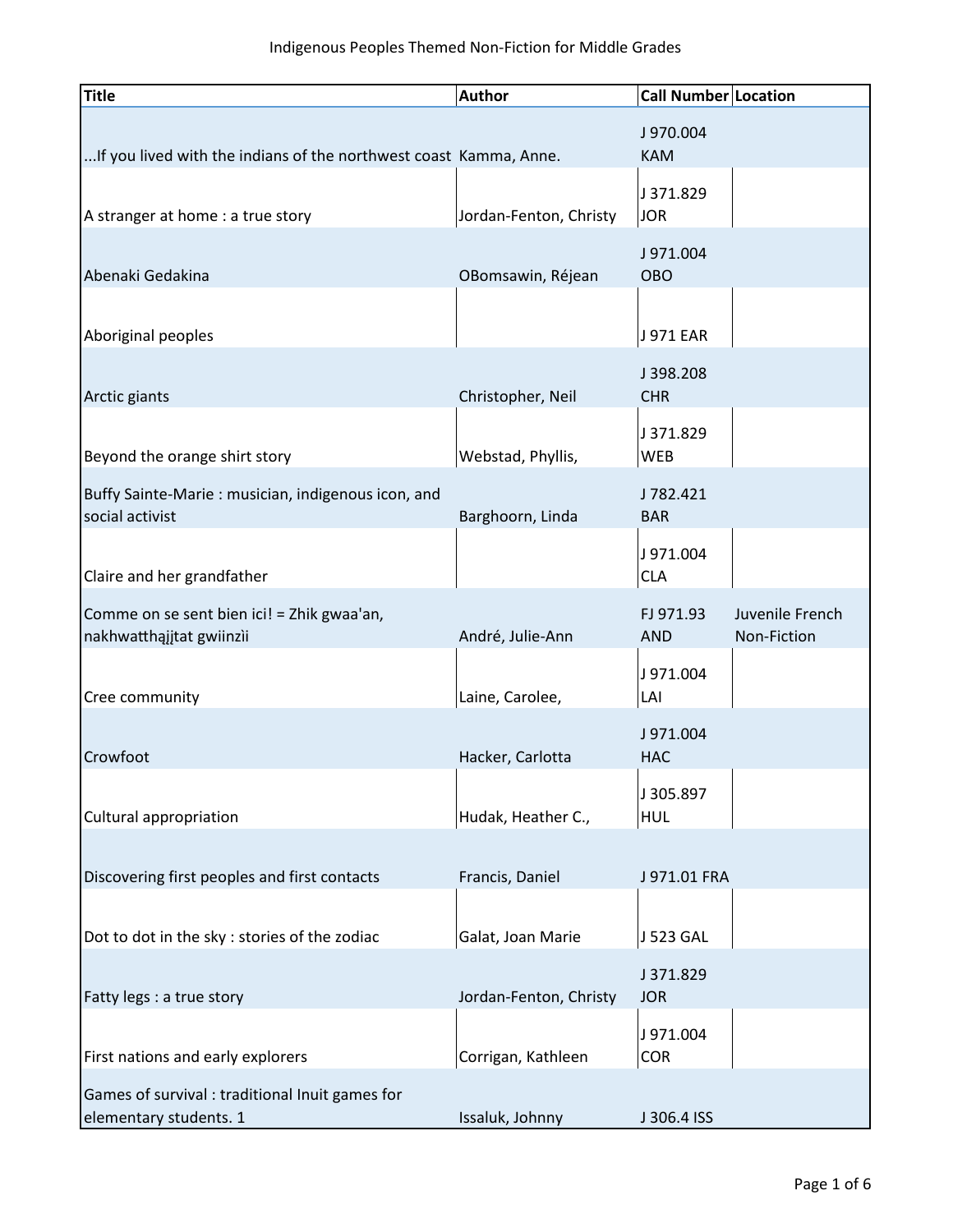| <b>Title</b>                                                                                         | <b>Author</b>          | <b>Call Number Location</b> |                                |
|------------------------------------------------------------------------------------------------------|------------------------|-----------------------------|--------------------------------|
| Governance                                                                                           | Rose, Simon            | J323.119<br><b>ROS</b>      |                                |
| <b>Haida Nation</b>                                                                                  | Kung Jaadee            | J305.897<br><b>KUN</b>      |                                |
| Head-Smashed-In Buffalo Jump                                                                         | Rebus, Anna            | J971.234<br>REB             |                                |
| Huron-Wendat community                                                                               | Kortemeier, Todd,      | J971.004<br><b>KOR</b>      |                                |
| Idaa Trail: in the steps of our ancestors                                                            | Stephenson, Wendy      | J 971.9 STE                 |                                |
| Indian boyhood: the true story of a Sioux upbringing Eastman, Charles A                              |                        | J 978.3 EAS                 |                                |
| Indigenous Filmmakers and Actors                                                                     | Robinson, Gary         | J791.43<br>ROB              |                                |
| Inuit                                                                                                | Burgan, Michael.       | J971.9 UR                   |                                |
| Iroquois community                                                                                   | Hutchison, Trish       | J971.004<br><b>HUT</b>      |                                |
| Killers of the Flower Moon: Adapted for Young Readers<br>The Osage Murders and the Birth of the FBI. | Grann, David.          | J 976.6 GRA                 |                                |
| Kiviup aullaaninga                                                                                   | Isluanik, Henry        | J398.209<br><b>ISL</b>      |                                |
| Le caribou, nourriture de notre âme = ?étthén bet'á<br>dághíddá                                      | Enzoe, Pete            | FJ 639.116<br><b>ENZ</b>    | Juvenile French<br>Non-Fiction |
| Le delta, c'est mon chez moi = Ehdiitat shanankat<br>t'agoonch'uu = Uvanga Nunatarmuitmi aimayuaq    | McLeod, Tom            | FJ 971.93<br><b>MCL</b>     | Juvenile French<br>Non-Fiction |
| Les bas du pensionnat : une histoire vraie                                                           | Jordan-Fenton, Christy | FJ 371.829<br><b>JOR</b>    | Juvenile French<br>Non-Fiction |
| Life in the far north                                                                                | Kalman, Bobbie         | J971.900<br><b>KAL</b>      |                                |
| Life in the far north                                                                                | Kalman, Bobbie         | J971.9004<br><b>KAL</b>     |                                |
| Living stories                                                                                       | Zoe, Therese           | J971.93<br><b>ZOE</b>       |                                |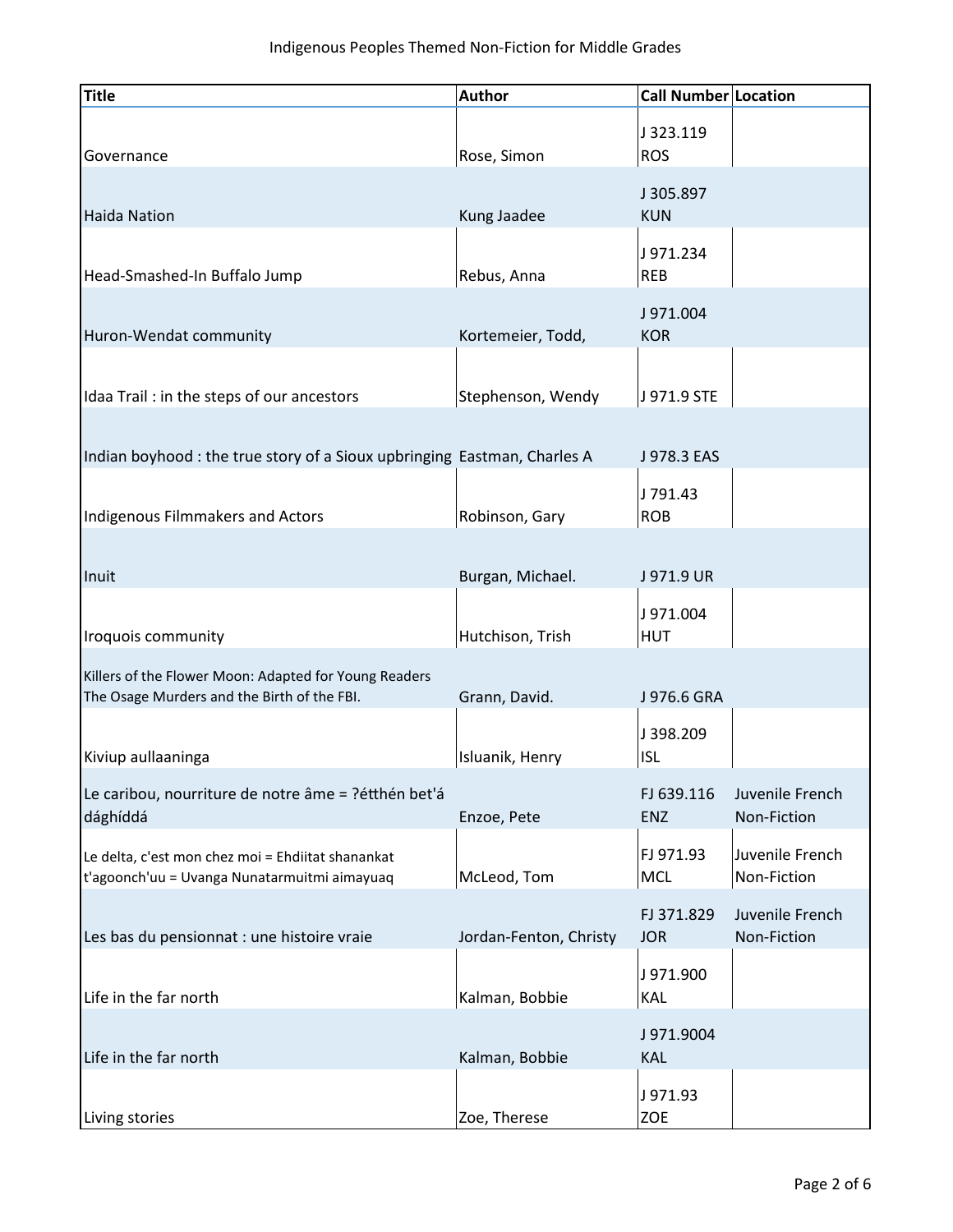| <b>Title</b>                                                                                                                                                                                                                                                                                                                    | <b>Author</b>                          | <b>Call Number Location</b> |                                |
|---------------------------------------------------------------------------------------------------------------------------------------------------------------------------------------------------------------------------------------------------------------------------------------------------------------------------------|----------------------------------------|-----------------------------|--------------------------------|
| Métis community                                                                                                                                                                                                                                                                                                                 | Murray, Laura K                        | J971.004<br><b>MUR</b>      |                                |
| Mi'kmaq community                                                                                                                                                                                                                                                                                                               | Nixon, Dolores,                        | J 971.5 NIX                 |                                |
| Mingan my village                                                                                                                                                                                                                                                                                                               |                                        | J 897.12<br><b>MIN</b>      |                                |
| <b>Native Americans</b>                                                                                                                                                                                                                                                                                                         | Hirschfelder, Arlene B.                | J 970.004<br>HIR            |                                |
| No borders = Kigligangittug                                                                                                                                                                                                                                                                                                     | Evyagotailak, Darla                    | J 971.9 EVY                 |                                |
| Northern kids                                                                                                                                                                                                                                                                                                                   | Goyette, Linda                         | J 971.9 GOY                 |                                |
| Nos histoires sont vivantes = Godi weghàà ets' eèda                                                                                                                                                                                                                                                                             | Zoe, Therese                           | FJ 971.93<br><b>ZOE</b>     | Juvenile French<br>Non-Fiction |
| Nuu-chah-nulth                                                                                                                                                                                                                                                                                                                  | Smith, Dawn                            | J 305.897<br><b>SMI</b>     |                                |
| Ojibwe community                                                                                                                                                                                                                                                                                                                | Murray, Laura K.                       | J971.004<br><b>MUR</b>      |                                |
| Oral traditions and storytelling                                                                                                                                                                                                                                                                                                | Yasuda, Anita,                         | J 398.208<br>YAS            |                                |
| Powwow: a celebration through song and dance                                                                                                                                                                                                                                                                                    | Pheasant-Neganigwane,<br>Karen, author | J 394 PHE                   |                                |
| Powwow summer : a family celebrates the circle of<br>life                                                                                                                                                                                                                                                                       | Rendon, Marcie R                       | J 394.3089<br>REN           |                                |
| Protests                                                                                                                                                                                                                                                                                                                        | Nicks, Erin                            | J 305.899<br><b>NIC</b>     |                                |
| <b>Residential schools</b>                                                                                                                                                                                                                                                                                                      | Hudak, Heather C.                      | J 371.829<br>HUD            |                                |
| Residential schools: the devastating impact on Canada's<br>indigenous peoples and the truth and reconciliation,<br>commission's findings and calls for action<br>Residential schools : the devastating impact on Canada's<br>indigenous peoples and the truth and reconciliation,<br>commission's findings and calls for action | Florence, Melanie                      | J371.829<br><b>FLO</b>      |                                |
|                                                                                                                                                                                                                                                                                                                                 | Florence, Melanie,                     | J 371.829<br>FLO            |                                |
| Salish community                                                                                                                                                                                                                                                                                                                | Eboch, M. M.,                          | J971.004<br>EBO             |                                |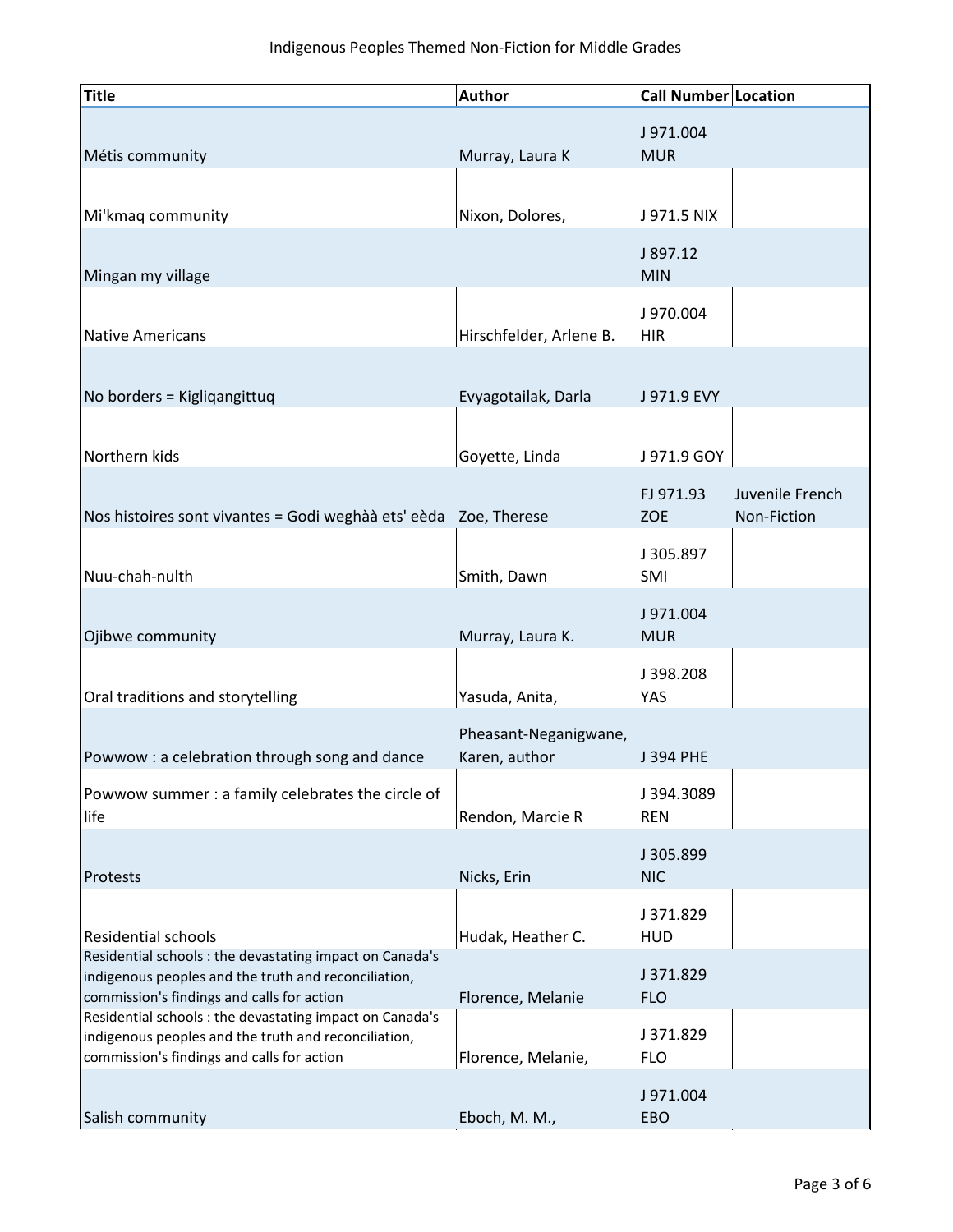| <b>Title</b>                                                                                  | <b>Author</b>               | <b>Call Number Location</b> |
|-----------------------------------------------------------------------------------------------|-----------------------------|-----------------------------|
| Shannen and the dream for a school                                                            | Wilson, Janet               | J971.004<br>WIL             |
| <b>Sixties Scoop</b>                                                                          | Nicks, Erin                 | J362.734<br><b>NIC</b>      |
| Speaking our truth : a journey of reconciliation                                              | Gray Smith, Monique         | J971.004<br><b>GRA</b>      |
| Spirituality                                                                                  | Rose, Simon                 | J 299.7 ROS                 |
| Stewardship                                                                                   | Yasuda, Anita               | J304.208<br>YAS             |
| Stones, bones and stitches : storytelling through<br>Inuit art                                | Falconer, Shelley           | J 917.19 FAL                |
| Symbolism in indigenous arts and cultures                                                     | Nicks, Erin                 | J 362.73 NIC                |
| The Cree of North America                                                                     | Robinson, Deborah B.        | J971.200<br><b>ROB</b>      |
| The delta is my home = Ehdiitat shanakat t'agoonch'uu =<br>Uvanga Nunatarmuitmi aimayuaqtunga | McLeod, Tom                 | J 971.9 MCL                 |
| The encyclopedia of the first peoples of North<br>America                                     | Green, Rayna.               | J970.004<br><b>GRE</b>      |
| The fur trade in Canada : an illustrated history                                              | Payne, Michael              | J 971 PAY                   |
| The giant bear : an Inuit folktale                                                            | Angutinngurniq, Jose        | J398.24<br>ANG              |
| The girl who helped thunder and other Native<br>American folktales                            | Bruchac, James              | <b>J398 BRU</b>             |
| The horse and the Plains Indians : a powerful<br>partnership                                  | Patent, Dorothy Hinshaw PAT | J978.004                    |
| The incredible adventures of Louis Riel: Canada's<br>most famous revolutionary                | Klerks, Cat                 | J 971.05 KLE                |
| The Inuit                                                                                     | George, Charle              | J971.95<br><b>GEO</b>       |
| The Labrador Innu                                                                             | Fouillard, Camille          | J305.897<br><b>FOU</b>      |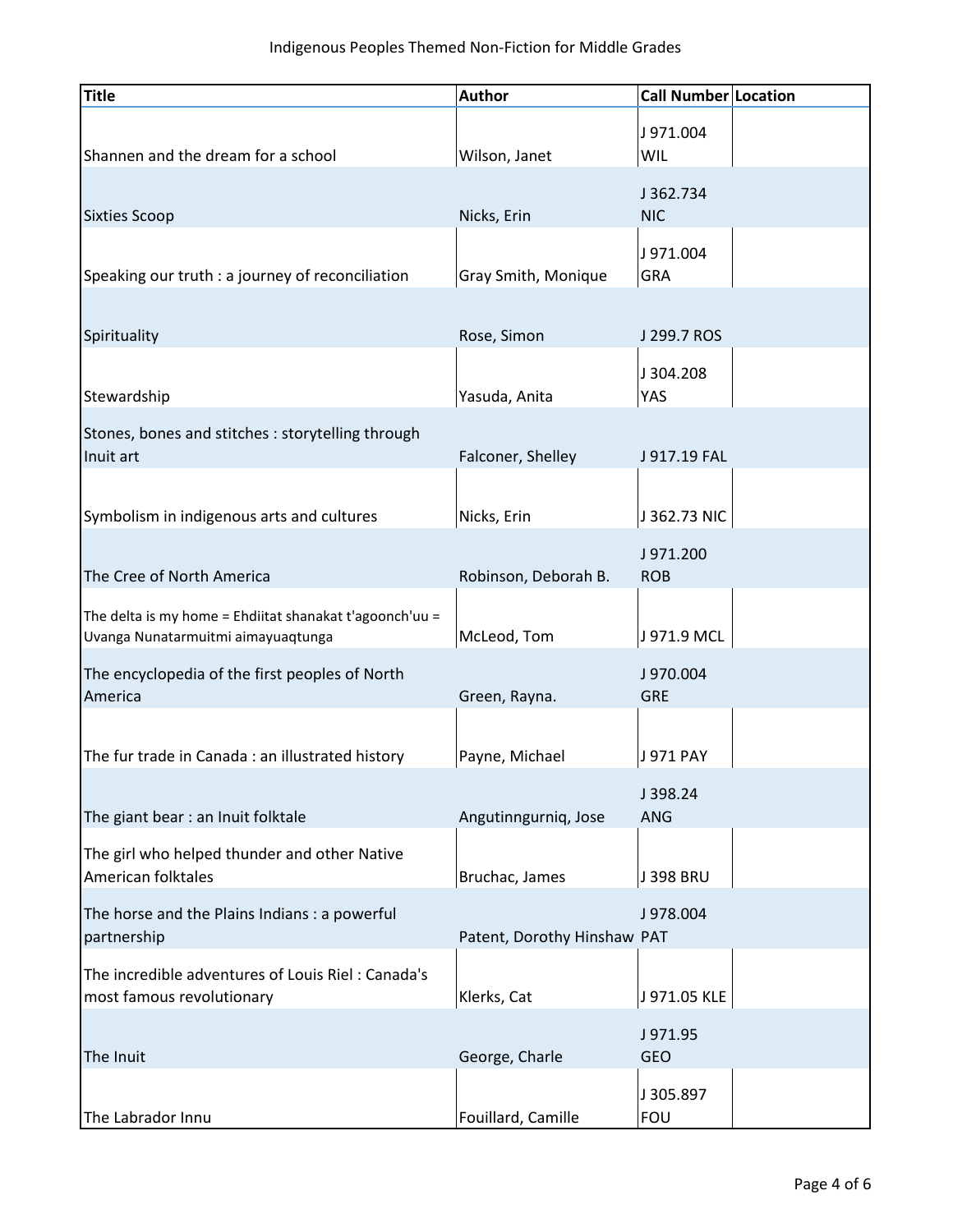| <b>Title</b>                                                               | <b>Author</b>          | <b>Call Number Location</b> |
|----------------------------------------------------------------------------|------------------------|-----------------------------|
| The Metis in Canada                                                        | Hudak, Heather C       | J971.004<br><b>HUD</b>      |
| The sea-ringed world : sacred stories of the<br>Americas                   | García Esperón, María, | J398.209<br>GAR             |
| The shadows that rush past: a collection of<br>frightening Inuit folktales | Qitsualik, Rachel A.   | J970.004<br><b>QIT</b>      |
| The sharing circle : stories about First Nations<br>culture                | Meuse-Dallien, Theresa | J 971.5 MEU                 |
| <b>The Sioux</b>                                                           | George, Charles        | J978.004<br><b>GEO</b>      |
| The sockeye mother                                                         | Huson, Brett D.        | J597.56<br><b>HUS</b>       |
| The witness blanket : truth, art and reconciliation                        | Newman, Carey          | J371.829<br><b>NEW</b>      |
| Through Mala's eyes : life in an Inuit community : a<br>learning resource  |                        | J372.83<br><b>THR</b>       |
| Traditional stories of the Arctic and Subarctic<br><b>Nations</b>          | Powell, Marie          | J398.208<br>POW             |
| Traditional stories of the California nations                              | Bell, Samantha S       | J 979 BEL                   |
| Traditional stories of the Great Basin and Plateau<br>nations              | Mooney, Carla          | J 979 MOO                   |
| <b>Traditional stories of the Northeast Nations</b>                        | Yasuda, Anita          | J 979 YAS                   |
| Traditional stories of the Northwest Coast nations                         | Yasuda, Anita          | J398.208<br><b>YAS</b>      |
| Traditional stories of the Plains nations                                  | Powell, Marie          | J 979 POW                   |
| Traditional stories of the Southeast nations                               | Mooney, Carla          | J398.208<br><b>MOO</b>      |
| Traditional stories of the Southwest nations                               | Bell, Samantha         | J398.208<br><b>BEL</b>      |
| <b>Treaties</b>                                                            | Rose, Simon,           | J323.119<br><b>ROS</b>      |